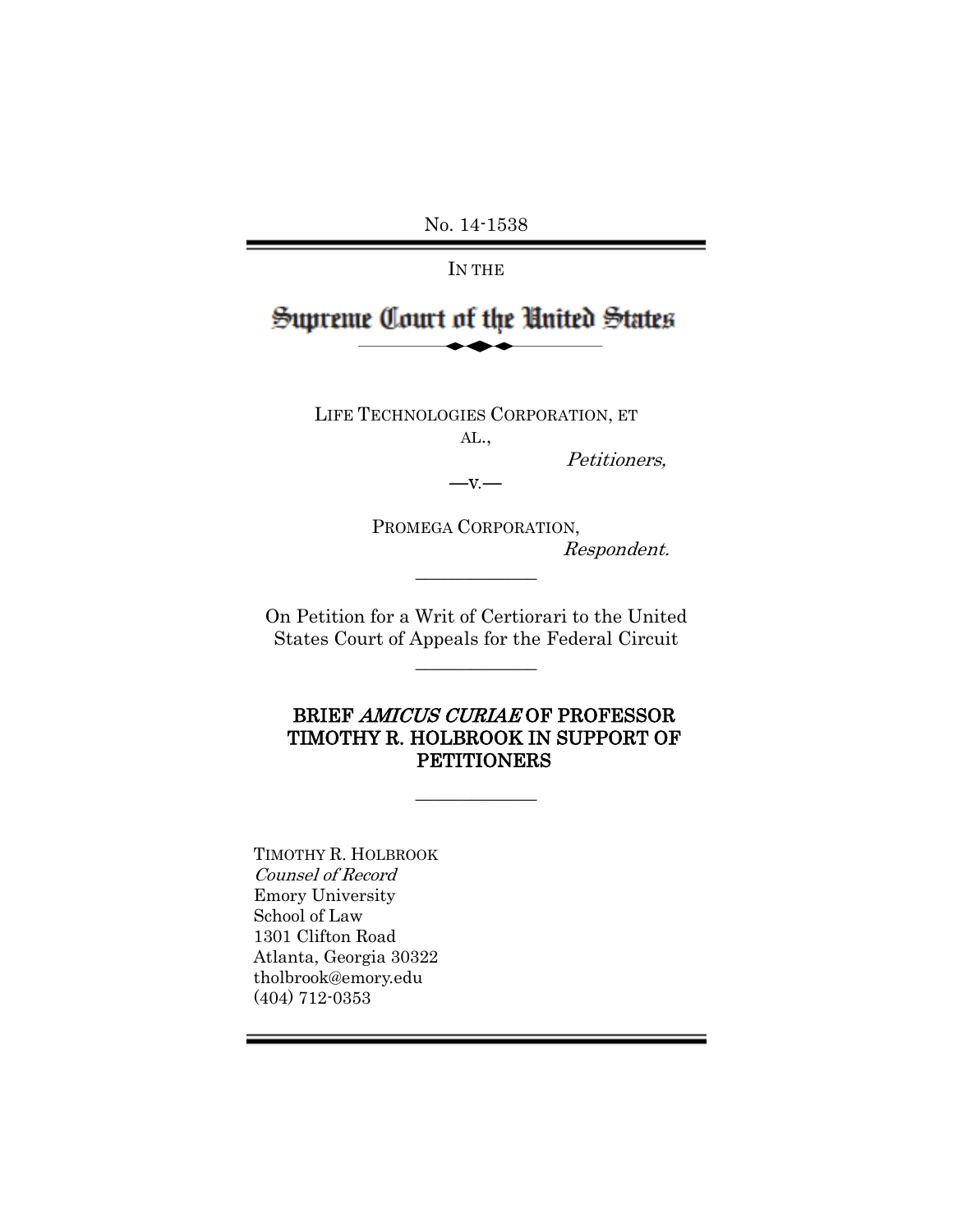### TABLE OF CONTENTS

| TABLE OF CITED AUTHORITIES ii                                                                                                          |  |  |  |  |  |  |
|----------------------------------------------------------------------------------------------------------------------------------------|--|--|--|--|--|--|
| INTEREST OF THE AMICI CURIAE 1                                                                                                         |  |  |  |  |  |  |
| <b>SUMMARY OF THE ARGUMENT  1</b>                                                                                                      |  |  |  |  |  |  |
|                                                                                                                                        |  |  |  |  |  |  |
| THE SUPREME COURT HAS CREATED A<br>L                                                                                                   |  |  |  |  |  |  |
| STRONG PRESUMPTION AGAINST THE                                                                                                         |  |  |  |  |  |  |
| EXTRATERRITORIAL APPLICATION OF                                                                                                        |  |  |  |  |  |  |
| UNITED STATES LAW, AND PARTICULARLY                                                                                                    |  |  |  |  |  |  |
| UNITED STATES PATENT LAW 2                                                                                                             |  |  |  |  |  |  |
| II. THE FEDERAL CIRCUIT CONSISTENTLY                                                                                                   |  |  |  |  |  |  |
| <b>FAILS TO CONSIDER THE PRESUMPTION</b>                                                                                               |  |  |  |  |  |  |
| <b>AGAINST EXTRATERRITORIALITY IN</b>                                                                                                  |  |  |  |  |  |  |
| <b>INTERPRETING THE PATENT LAWS.  5</b>                                                                                                |  |  |  |  |  |  |
| A. In Various Other Cases, the Federal Circuit<br>Has Given the Presumption Against<br>Extraterritoriality Short Shrift 5              |  |  |  |  |  |  |
| In This Case, the Federal Circuit Failed to<br>В.<br>Consider the Presumption in Affording §<br>271(f) an Expansive Interpretation.  8 |  |  |  |  |  |  |
|                                                                                                                                        |  |  |  |  |  |  |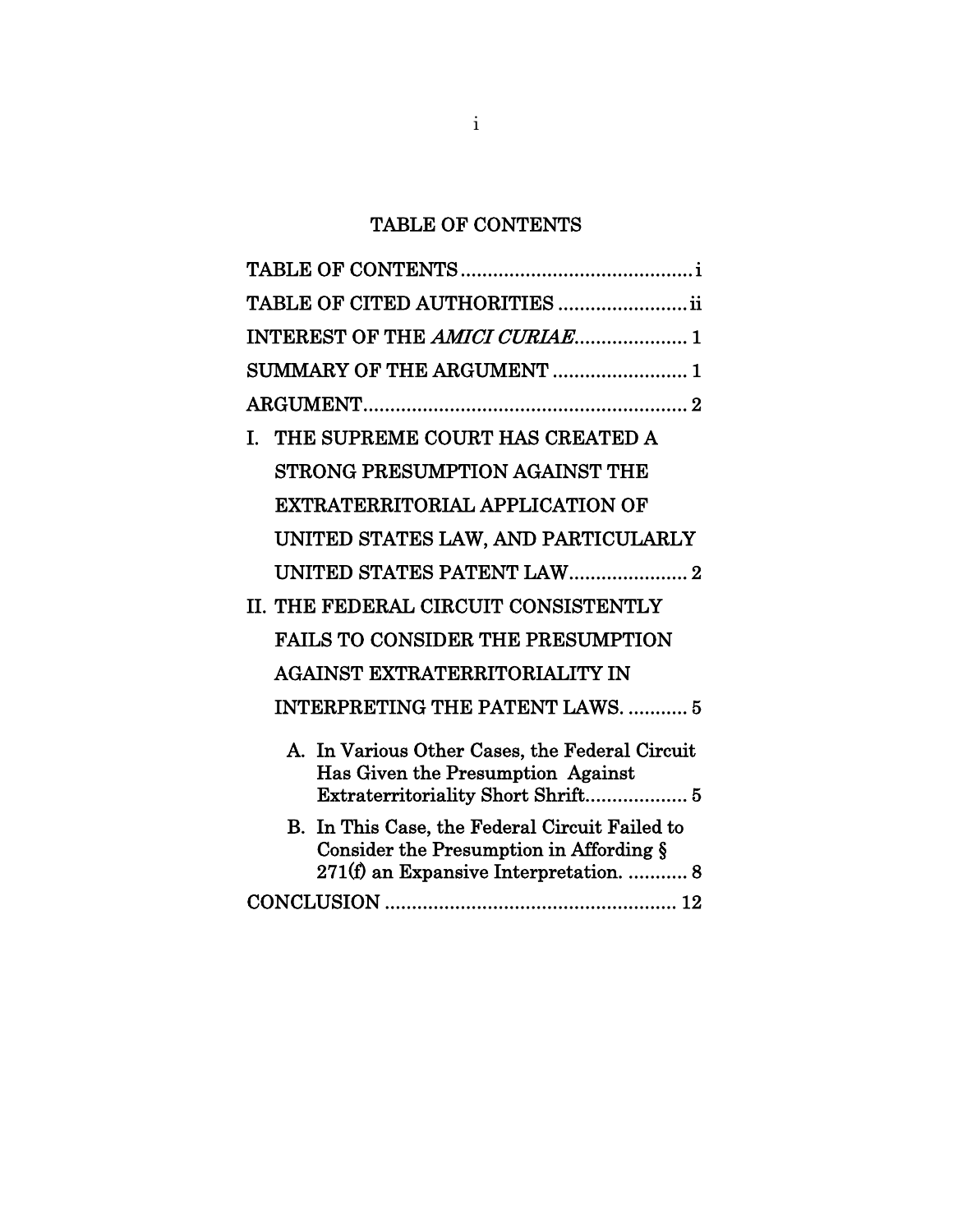# TABLE OF CITED AUTHORITIES

| <b>CASES</b><br>Page                                                                              |
|---------------------------------------------------------------------------------------------------|
| $AT&T$ Corp. v. Microsoft Corp., 414 F.3d 1366<br>(Fed. Cir. 2005), rev'd Microsoft Corp. v. AT&T |
| <i>Brown v. Duchesne,</i> 60 U.S. 183 (1856)3                                                     |
| Deepsouth Packing Co. v. Laitram Corp.,                                                           |
| E.E.O.C. v. Arabian Am. Oil Co.,                                                                  |
| Eolas Techs. Inc. v. Microsoft Corp.,                                                             |
| Foley Bros. v. Filardo, 336 U.S.                                                                  |
| Kiobel v. Royal Dutch Petroleum Co.,                                                              |
| Microsoft Corp. v. AT&T Corp., 550 U.S.                                                           |
| Morrison v. Nat'l Australia Bank Ltd.,                                                            |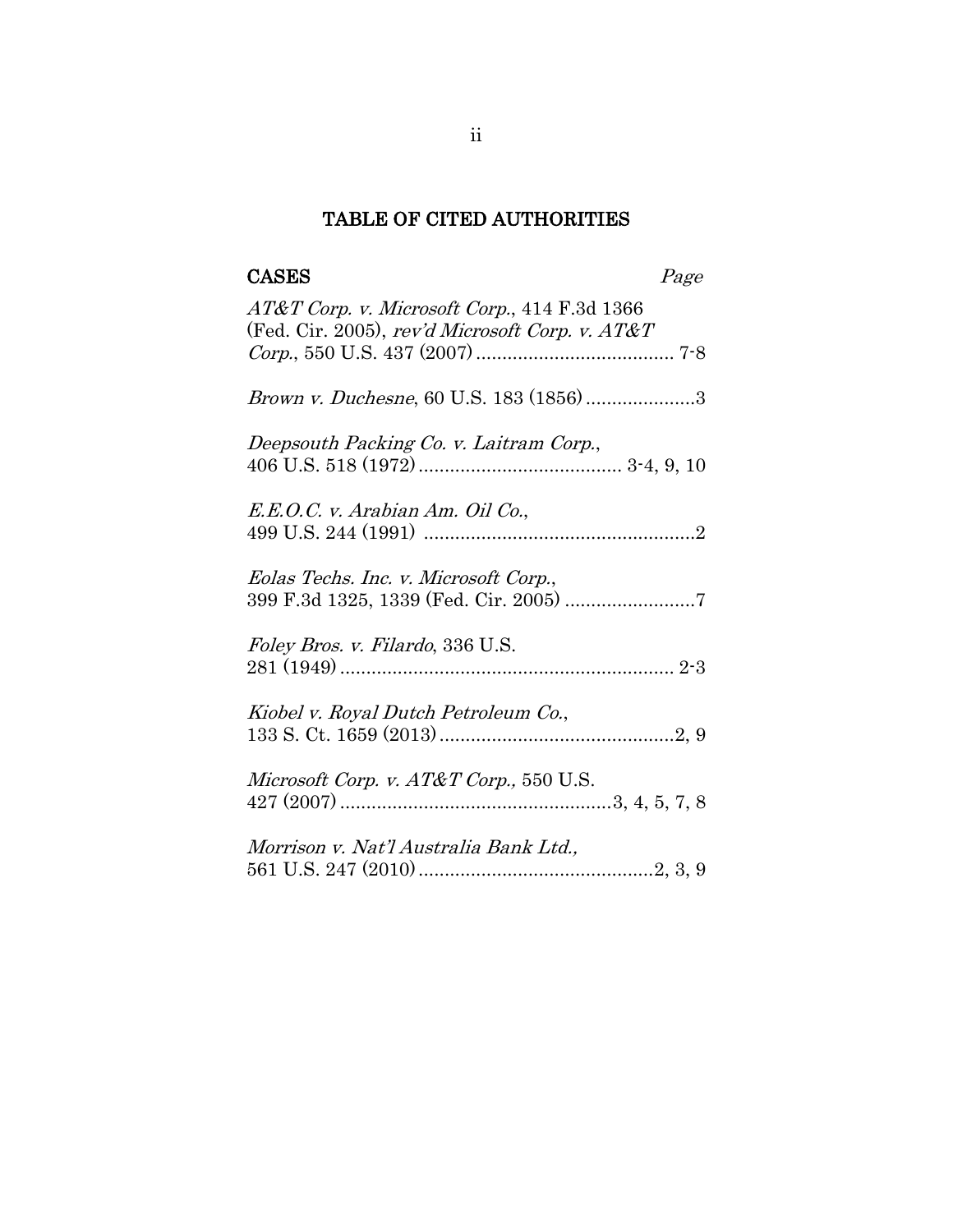| NTP, Inc. v. Research in Motion, Ltd.,                                           |  |
|----------------------------------------------------------------------------------|--|
| Promega Corp. v. Life Techs. Corp.,                                              |  |
| Transocean Offshore Deepwater Drilling,<br>Inc. v. Maersk Contractors USA, Inc., |  |
| Waymark Corp. v. Porta Systems Corp.,                                            |  |
| <b>STATUTES</b>                                                                  |  |

# OTHER AUTHORITIES

| Timothy R. Holbrook, <i>Extraterritoriality</i> |
|-------------------------------------------------|
| in U.S. Patent Law, 49 WM. & MARY               |
|                                                 |
|                                                 |
| Timothy R. Holbrook, <i>Should Foreign</i>      |
| Patent Law Matter?, 34 CAMPBELL L.              |
|                                                 |
|                                                 |

| Timothy R. Holbrook, Territoriality and |  |
|-----------------------------------------|--|
| <i>Tangibility After</i> Transocean,    |  |
|                                         |  |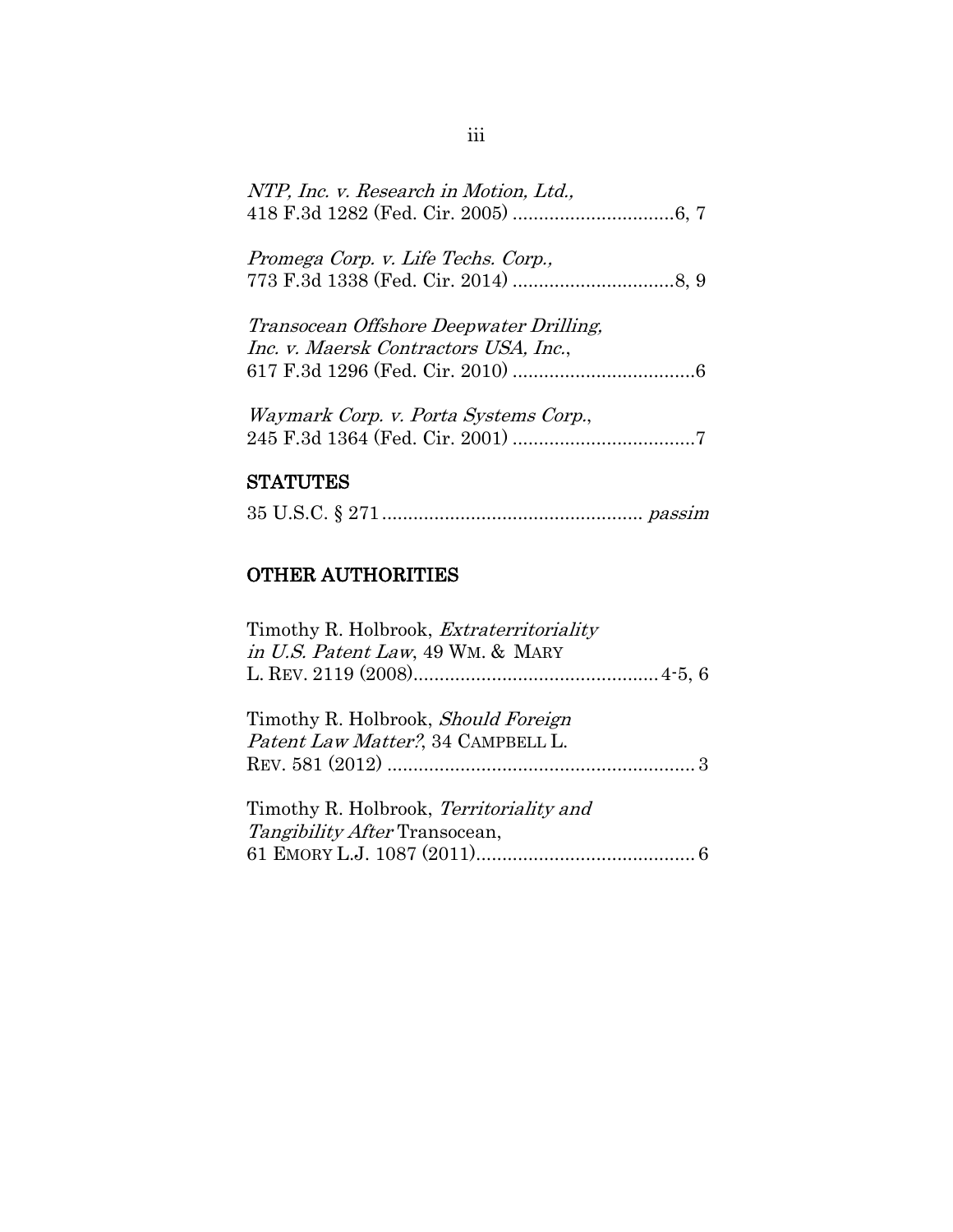#### INTEREST OF THE AMICUS CURIAE<sup>1</sup>

Amicus Timothy R. Holbrook is a law professor who specializes in patent law. He has particular interest in the extraterritorial application of U.S. patent law, having authored five law review articles and three amicus briefs dealing with the issue. Amicus has no personal stake in the outcome of this case but has an interest in seeing that the patent laws develop in a way that promotes rather than impedes innovation.

#### SUMMARY OF THE ARGUMENT

This Court has made clear that, absent a clear expression from Congress, U.S. laws do not apply extraterritorially. The Court has noted that the presumption against extraterritoriality has particular force in the context of patent law. The Federal Circuit has given short shrift to this

<sup>1</sup> Pursuant to Supreme Court Rule 37.6, amicus curiae affirms that no counsel for a party authored this brief in whole or in part, that no counsel or a party made a monetary contribution intended to the preparation or submission of this brief and no person other than *amicus curiae*, their members, or their counsels made a monetary contribution to its preparation or submission.

Pursuant to Supreme Court Rule 37.2, amicus provided notice to respondents of the intent to file this brief on July 15, 2015, at least ten days prior to the deadline for filing this brief. Respondent consented in writing to the filing of this brief, which is being filed with this brief. Petitioners filed blanket consent to the filing of amicus briefs, which is on file with the clerk.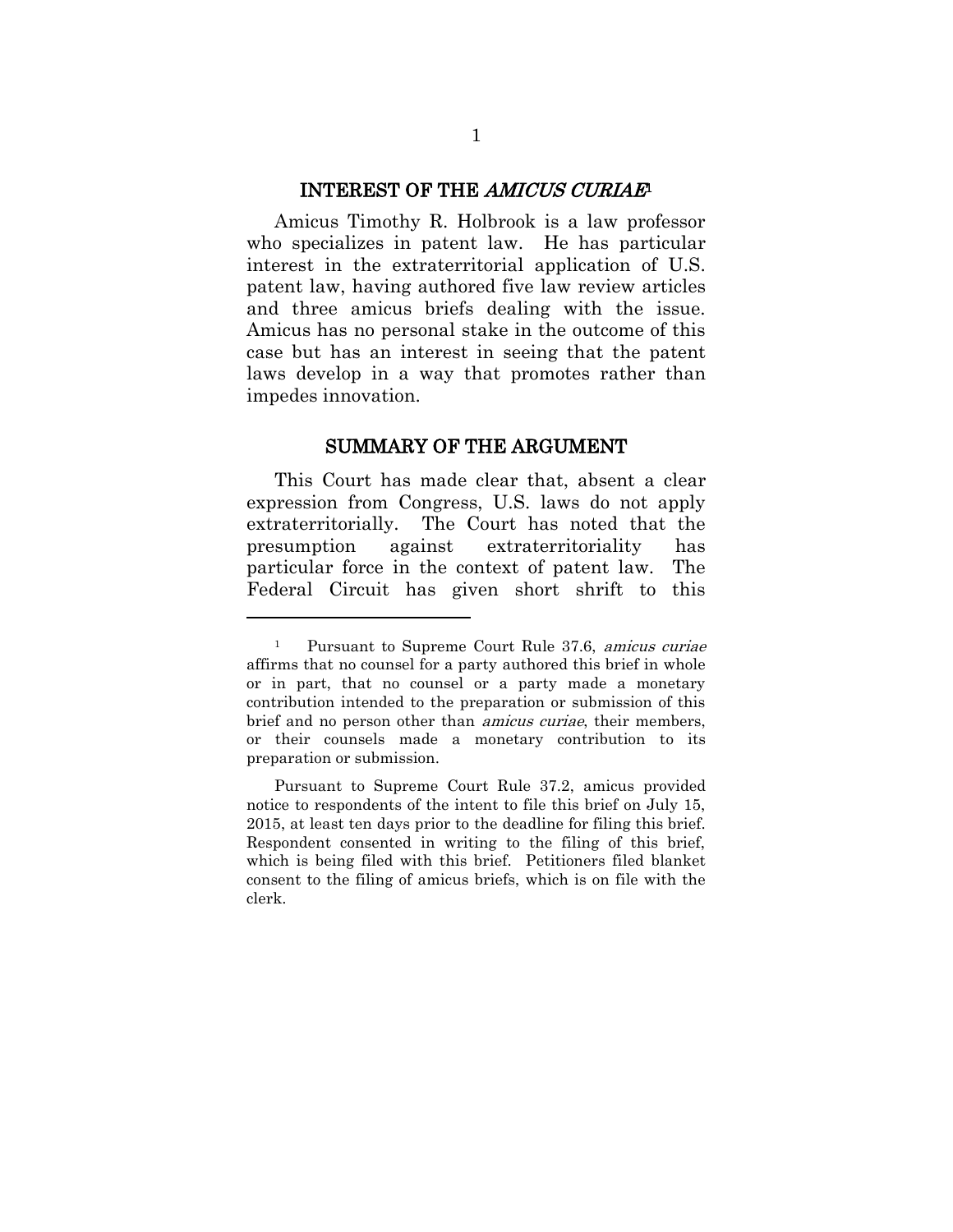argument. This case presents the opportunity for the Court to strike the appropriate extraterritorial reach for a U.S. patent under 35 U.S.C. § 271(f) and to signal to the Federal Circuit to take the presumption against extraterritoriality seriously.

#### ARGUMENT

# I. THE SUPREME COURT HAS CREATED A STRONG PRESUMPTION AGAINST THE EXTRATERRITORIAL APPLICATION OF UNITED STATES LAW, AND PARTICULARLY UNITED STATES PATENT LAW

The Supreme Court has established that there is a strong presumption against the extraterritorial application of U.S. law. See, e.g., Kiobel v. Royal Dutch Petroleum Co., 133 S. Ct. 1659 (2013) (relying on presumption to decline to extend reach of Alien Tort Statute); Morrison v. Nat'l Australia Bank Ltd., 561 U.S. 247 (2010) (relying on presumption to decline application of United States securities law to foreign conduct); E.E.O.C. v. Arabian Am. Oil Co., 499 U.S. 244 (1991) (using presumption to decline application of Title VII to employment practices of US employers employing US citizens abroad). Although Congress undisputedly has the authority to regulate acts outside of the territorial boundaries of the United States, the Court has recognized that "legislation of Congress, unless a contrary intent appears, is meant to apply only within the territorial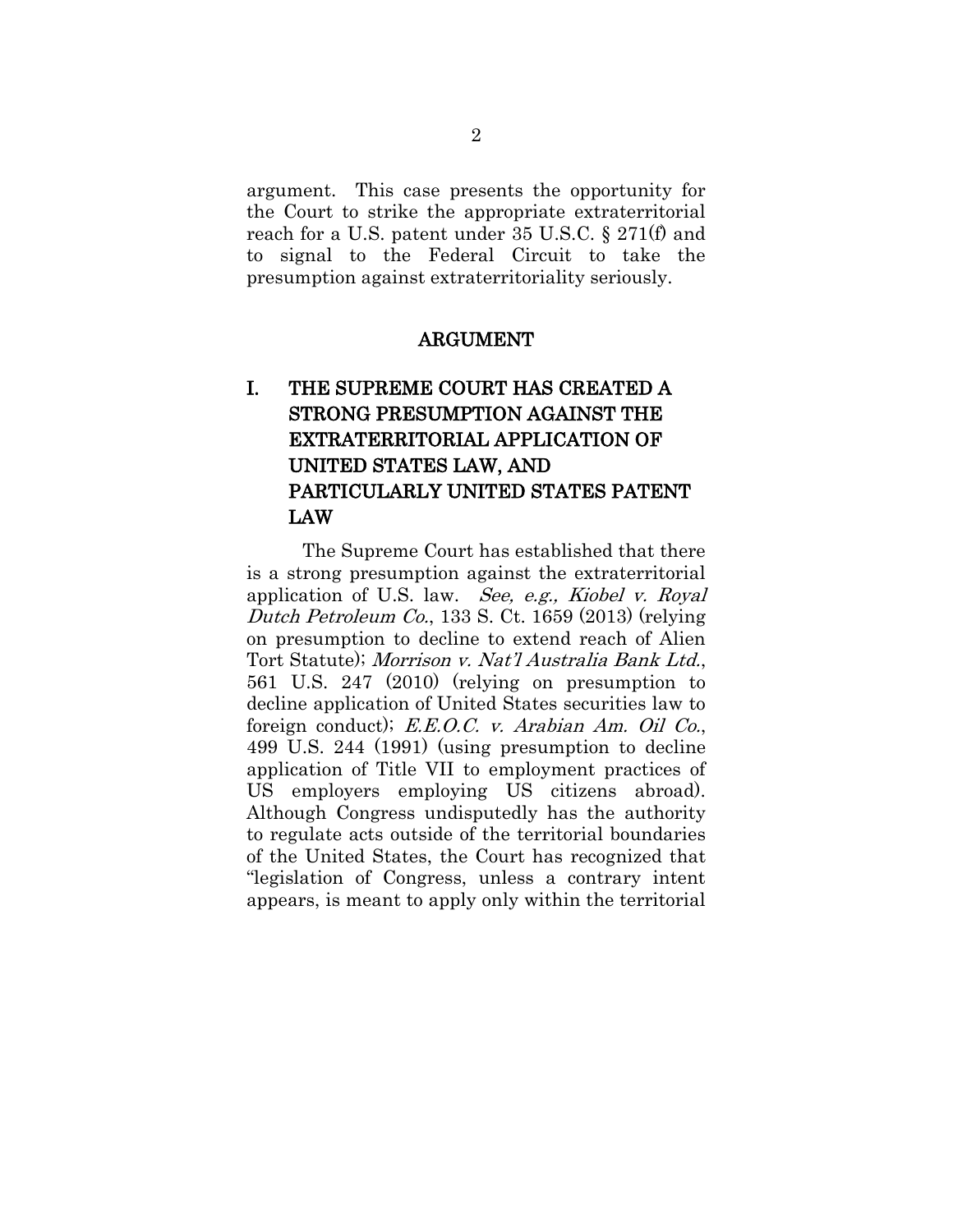jurisdiction of the United States." Foley Bros. v. Filardo, 336 U.S. 281, 285 (1949).

As this Court has noted, "[w]hen a statute gives no clear indication of an extraterritorial application, it has none." Morrison v. Nat'l Australia Bank Ltd., 561 U.S. 247, 248 (2010). While falling short of a "clear statement rule," see id. at 265, Morrison emphasized the importance and power of the rule: "the presumption against extraterritorial application would be a craven watchdog indeed if it retreated to its kennel whenever some domestic activity is involved in the case." Id. at 266; see also Timothy R. Holbrook, Should Foreign Patent Law Matter?, 34 CAMPBELL L. REV. 581, 601-07 (2012) (discussing implications of Morrison for patent law).

This watchdog has particular bite in the context of patent law. See Microsoft Corp. v. AT&T Corp., 550 U.S. 427, 454-55 (2007) ("The presumption that United States law governs domestically but does not rule the world applies with particular force in patent law."). Indeed, as far back as 1856, this Court rejected the extraterritorial reach of a patent: "The power thus granted is domestic in its character, and necessarily confined within the limits of the United States." Brown v. Duchesne, 60 U.S. 183, 195 (1856) (holding U.S. patent rights do not extend to invention on foreign vessel in U.S. port).

More recently, the Court again rejected a party's attempt to use its patent to control extraterritorial activity. In *Deepsouth Packing Co.* v. Laitram Corp., the Supreme Court concluded that the manufacture of all components of a patented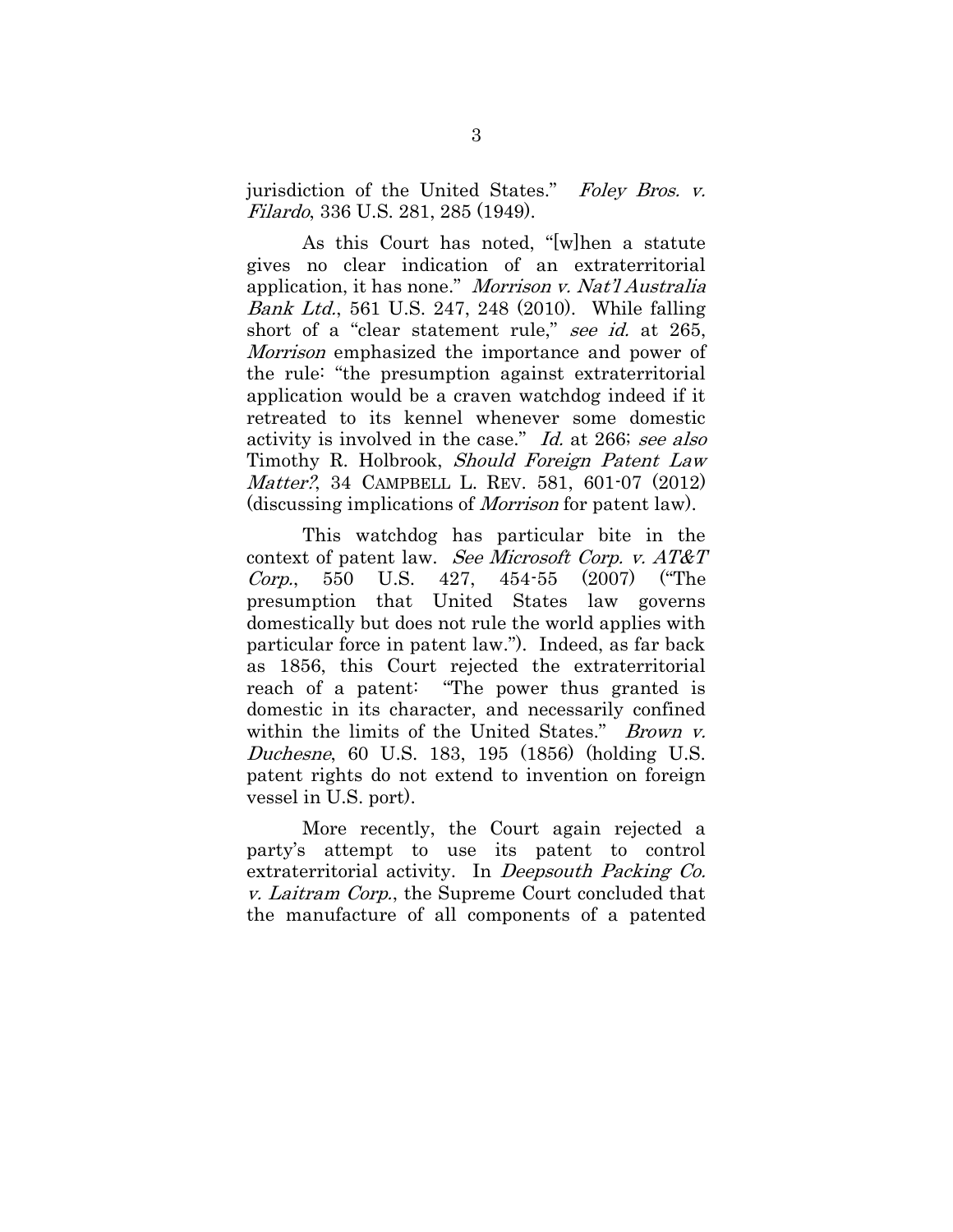invention in the United States, that subsequently was assembled abroad, did not constitute infringement of a U.S. patent. 406 U.S. 518, 529 (1972). The Court emphasized that "[o]ur patent system makes no claim to extraterritorial effect." Id. at 531. Without a clear statement from Congress that the statute was meant to apply to activity outside of the territorial limits of the United States, the Supreme Court refused to grant the statute such an expansive scope.

Although Congress provided the "clear and certain" signal, abrogating Deepsouth in part by adopting 35 U.S.C.  $\S$  271(f) in 1984, the Supreme Court relied on the presumption against extraterritoriality to narrowly construe that provision. In Microsoft Corp. v. AT&T Corp., the Court held (1) that only computer software, not software in the abstract, could constitute a "component" under § 271(f), 550 U.S. 437, 449-50 (2007), and (2) that such components were not "supplied" under  $\S 271(f)$  when copies of the software were made outside of the United States. Id. at 452-54. To support its interpretation, the Court specifically noted that "[a]ny doubt that Microsoft's conduct falls outside  $\S$  271(f)'s compass would be resolved by the presumption against extraterritoriality." Id. at 454. Notwithstanding that Congress explicitly abrogated Deepsouth to afford some extraterritorial protection to U.S. patent holders, the Court rejected AT&T's argument that the presumption was inapplicable and used the presumption to construe  $\S 271(f)$  narrowly. Id. at 454-56. See generally Timothy R. Holbrook,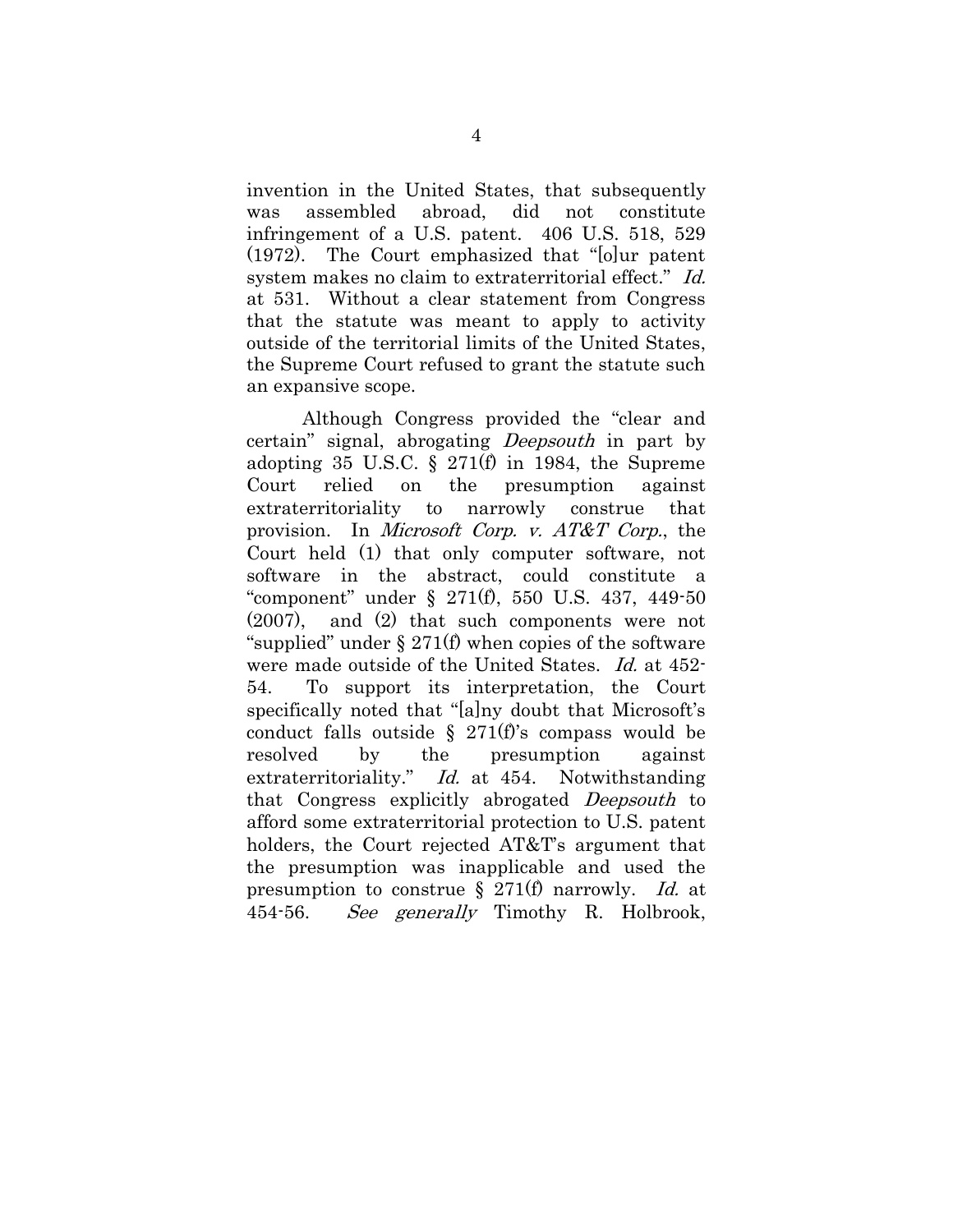Extraterritoriality in U.S. Patent Law, 49 WM. & MARY L. REV. 2119, 2135-36 (2008) (discussing importance of the use of the presumption in Microsoft).

# II. THE FEDERAL CIRCUIT CONSISTENTLY FAILS TO CONSIDER THE PRESUMPTION AGAINST EXTRATERRITORIALITY IN INTERPRETING THE PATENT LAWS.

Notwithstanding the clear message from the Supreme Court regarding the presumption against the extraterritorial application of U.S. law – and patent law in particular – the Federal Circuit has consistently failed to give the presumption its due weight. This case is but one of many that exemplifies this failure, and thus it provides an vehicle for the Court to correct the Federal Circuit's course.

### A. In Various Other Cases, the Federal Circuit Has Given the Presumption Against Extraterritoriality Short Shrift.

Notwithstanding the Court's clear statement that the presumption against the extraterritorial application of United States law has "particular force" in patent law, *Microsoft*, 550 U.S. at 455, the Federal Circuit's application of the presumption has been, at best, inconsistent. See generally Holbrook, Extraterritoriality, supra at 2136-54. Generally, the court has been willing to afford extraterritorial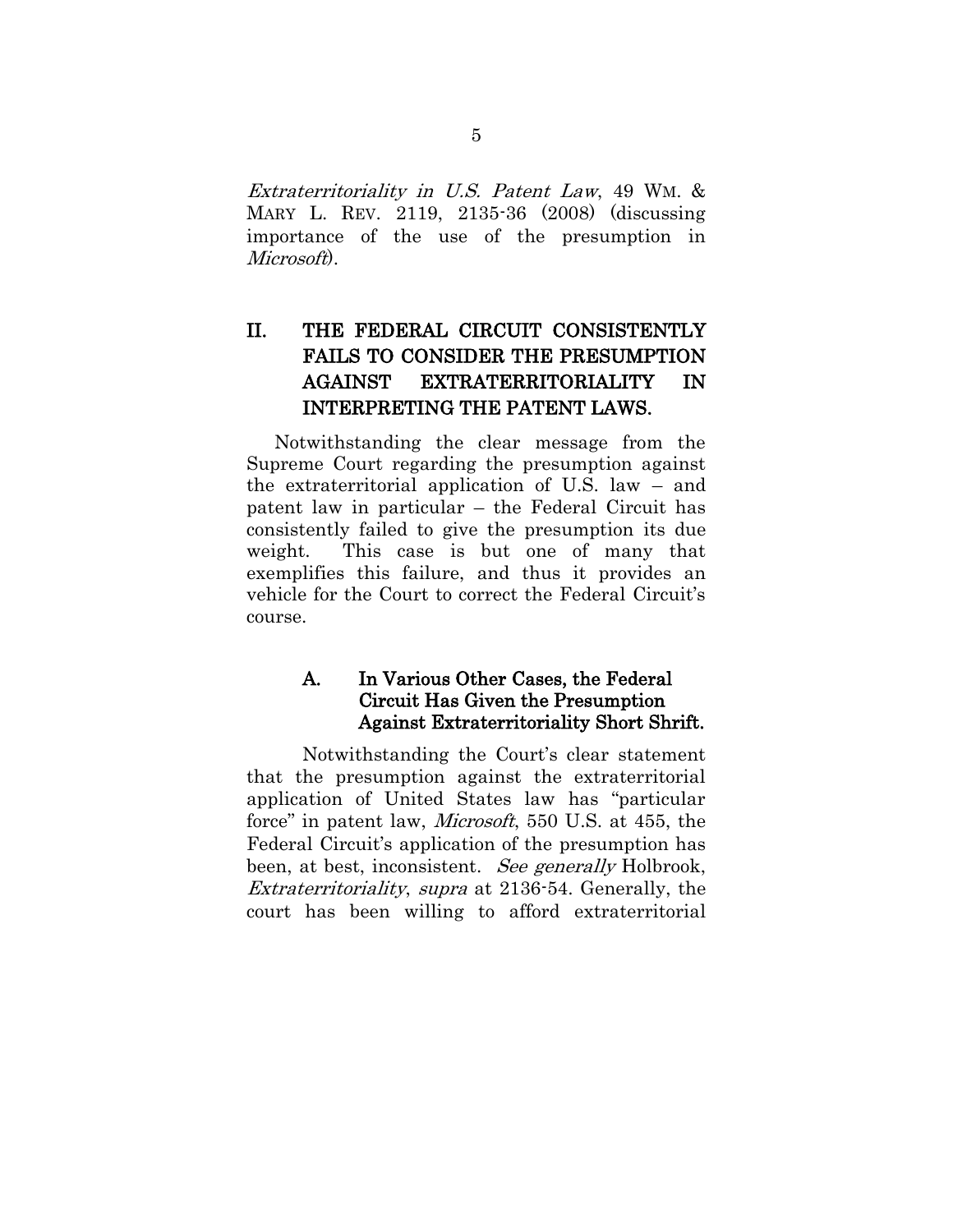protection to U.S. patent holders while rarely affording the presumption much weight.

For example, in *Transocean Offshore* Deepwater Drilling, Inc. v. Maersk Contractors USA, Inc., 617 F.3d 1296 (Fed. Cir. 2010), the Federal Circuit held that there was an infringing offer to sell an invention if the sale contemplated in the offer was to be in the United States, even though all negotiations took place outside of the United States. Id. at 1309. As a result of this holding, a party can be liable for patent infringement in the United States notwithstanding that there has never been any activity within the United States. Timothy R. Holbrook, Territoriality and Tangibility After Transocean, 61 EMORY L.J. 1087, 1112 (2011). While the Federal Circuit acknowledged the presumption, it failed to account for the broad extraterritorial reach its decision afforded to United States patents. When Maersk filed a petition for a writ of certiorari, the Supreme Court asked for the Solicitor General's views on the case, but the case ultimately settled.<sup>2</sup>

The Federal Circuit similarly has afforded extraterritorial protection for the use of systems that straddle national borders. In NTP, Inc. v. Research in Motion, Ltd., 418 F.3d 1282 (Fed. Cir. 2005), the court found infringement of a mobile email system

<sup>2</sup> Subsequently, the Federal Circuit has held that there is no infringement when the offer takes place in the United States but the contemplated sale is to occur outside of the United States. See Halo Elecs., Inc. v. Pulse Elecs., Inc., 769 F.3d 1371, 1381 (Fed. Cir. 2014).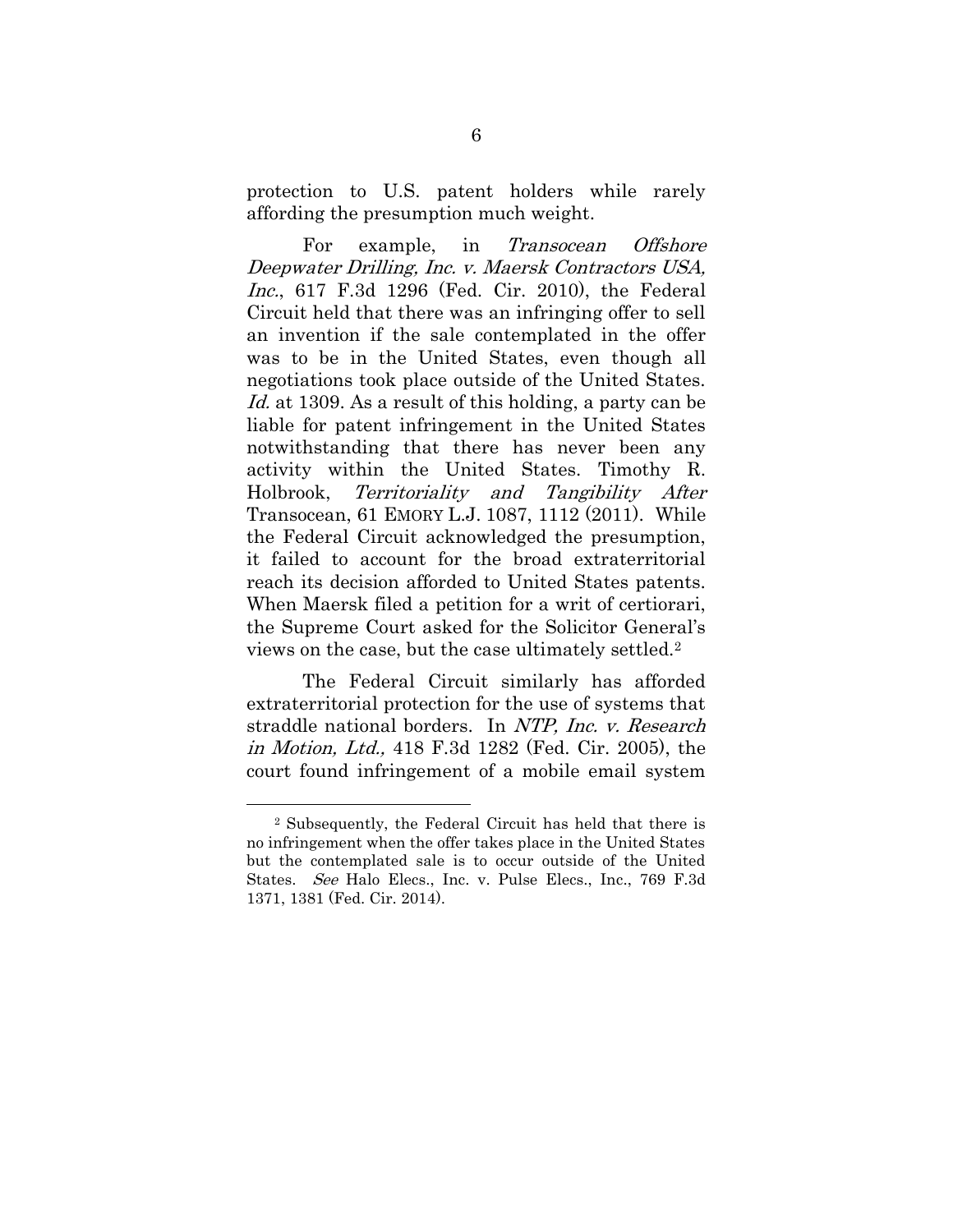where part of the system – the relay – was located in Canada. Id. at 1317. The court concluded that, while part of the system was outside of the United States, the use of the system was within the United States because the users controlled the devices and obtained the benefit of the system – receipt of email  $-$  in the United States. *Id.* at 1316-17. At no point did the court mention the presumption against extraterritoriality in affording this protection.

Finally, in interpreting the provision at issue in this case, 35 U.S.C. §271(f), the Federal Circuit generally has been expansive in its interpretation. For example, the Federal Circuit has held that there is infringement under  $\S 271(f)$  even if the device is never assembled outside of the United States. Waymark Corp. v. Porta Systems Corp., 245 F.3d 1364, 1368 (Fed. Cir. 2001). This interpretation expands the scope of this provision by ensnaring conduct abroad regardless of whether the device has been assembled. Oddly the Federal Circuit suggested this interpretation avoided the appearance of providing extraterritorial reach to United States, *id.*, yet the court's decision actually expanded such reach.

The Federal Circuit also held that a "component" under § 271(f) could be an intangible item such as software, Eolas Techs. Inc. v. Microsoft Corp., 399 F.3d 1325, 1339 (Fed. Cir. 2005) and that supplying the component included software replicated abroad from a master version, AT&T Corp. v. Microsoft Corp., 414 F.3d 1366, 1370 (Fed. Cir. 2005), rev'd Microsoft Corp. v. AT&T Corp., 550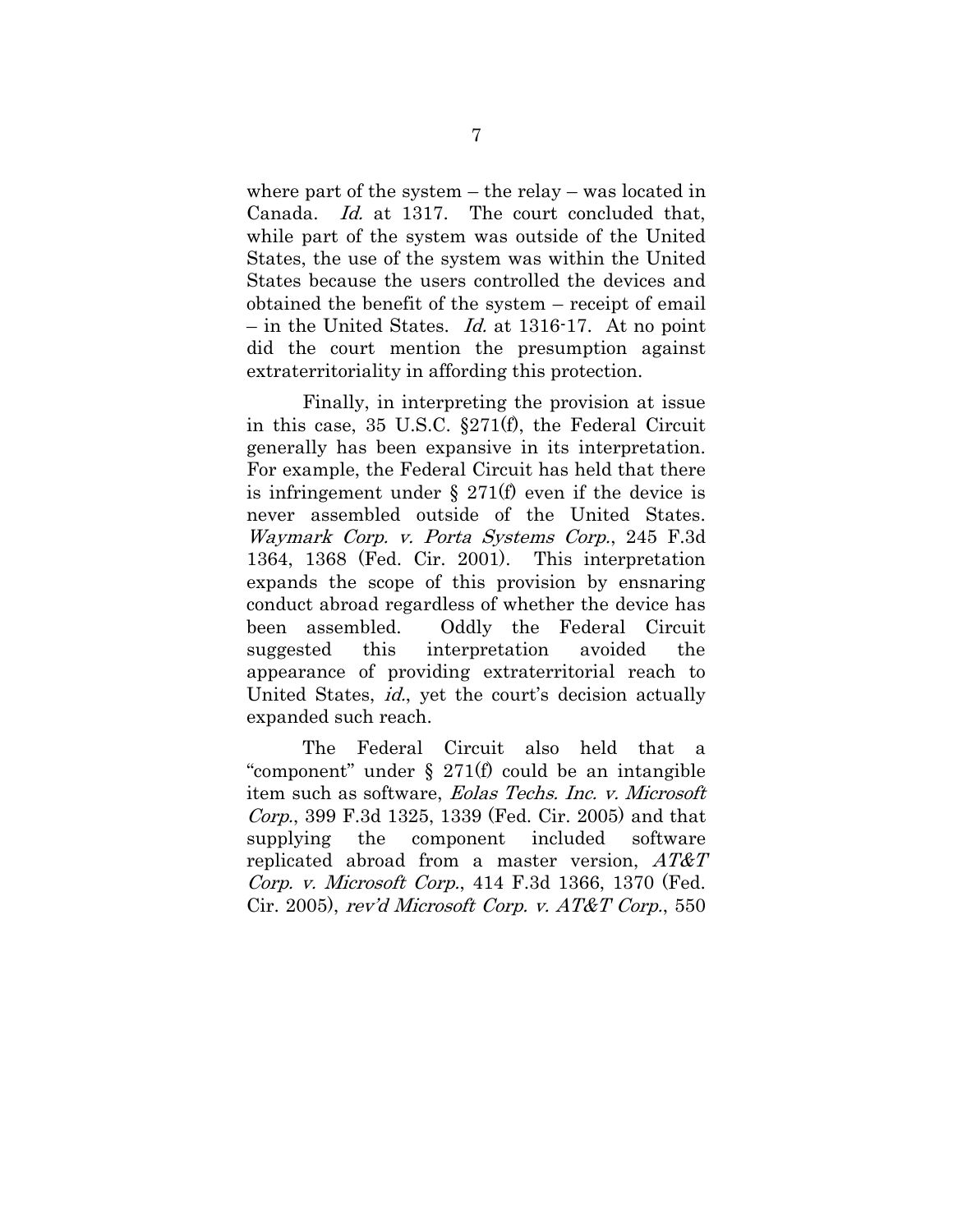U.S. 437 (2007). The Supreme Court rejected in part these expansive interpretations of the statute in Microsoft Corp. v.  $AT\&T$  Corp., see 550 U.S. at 451-54, but these cases again show that the Federal Circuit consistently provides  $\S 271(f)$  an expansive interpretation while failing to give proper account of the presumption against extraterritoriality.<sup>3</sup>

### B. In This Case, the Federal Circuit Failed to Consider the Presumption in Affording § 271(f) an Expansive Interpretation.

The Federal Circuit has a penchant for providing extraterritorial protection for U.S. patent holders without giving appropriate consideration to the presumption against such reach, particularly in patent law. This case is consistent with the Federal Circuit's failure to take the presumption seriously.

Here, the Federal Circuit majority never even mentioned the presumption, let alone assessed

<sup>3</sup> The Federal Circuit has provided a narrow interpretation of §271(f), concluding it does not apply to patented methods or processes. See Cardiac Pacemakers, Inc. v. St. Jude Medical, Inc., 576 F.3d 1348, 1359 (Fed. Cir. 2009) (en banc in relevant part). The Federal Circuit in Cardiac Pacemaker did rely on the presumption to afford  $\S 271(f)$  a narrow interpretation. See id. at 1365 ("Any ambiguity as to Congress's intent in enacting Section 271(f) is further resolved by the presumption against extraterritoriality.").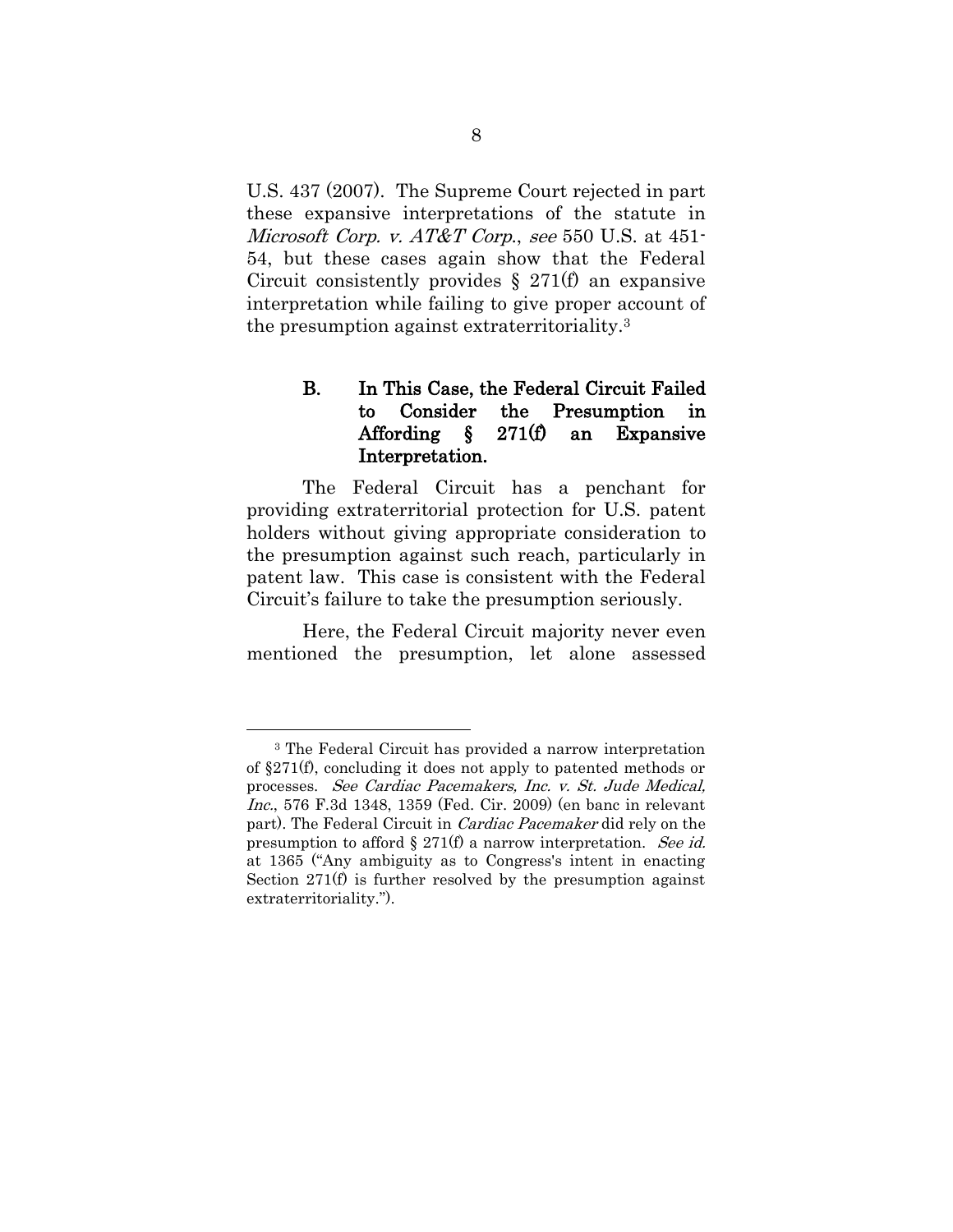whether it had been rebutted.<sup>4</sup> There is not a single citation to Morrison or Kiobel, the Supreme Court's most recent cases discussing the presumption.

 Unsurprisingly, both of the interpretations of § 271(f) provided by the Federal Circuit in this case expand its extraterritorial reach. By holding that an entity can induce itself to assemble the components abroad, Promega Corp. v. Life Techs. Corp., 773 F.3d 1338, 1351 (Fed. Cir. 2014), the court expanded the set of actors who can now be liable under this provision. Aside from whether this is a proper interpretation of the meaning of "induce" – particularly in contrast to the inducement provision found in  $35 \text{ U.S.C. }$   $\S$   $271(b)$  – the court's interpretation creates greater extraterritorial reach for the statute. Limiting the provision to inducement of third party activities necessarily eliminates some parties – such as Life Tech – who send materials overseas to themselves from the scope of  $\S$  271(f), lessening its extraterritorial impact. Yet the Federal Circuit never considered the presumption in offering this interpretation of the statute. The Federal Circuit's failure to consider the presumption thus commends itself to Supreme Court review.

<sup>4</sup> In her dissent, Chief Judge Prost noted that "the Supreme Court has cautioned against employing a policy-oriented approach to judicial decision making when it would cause law to have extraterritorial application," thus alluding to the presumption. Promega Corp. v. Life Techs. Corp., 773 F.3d 1338, 1360 (Fed. Cir. 2014) 1360 (Prost, C.J., dissenting-inpart).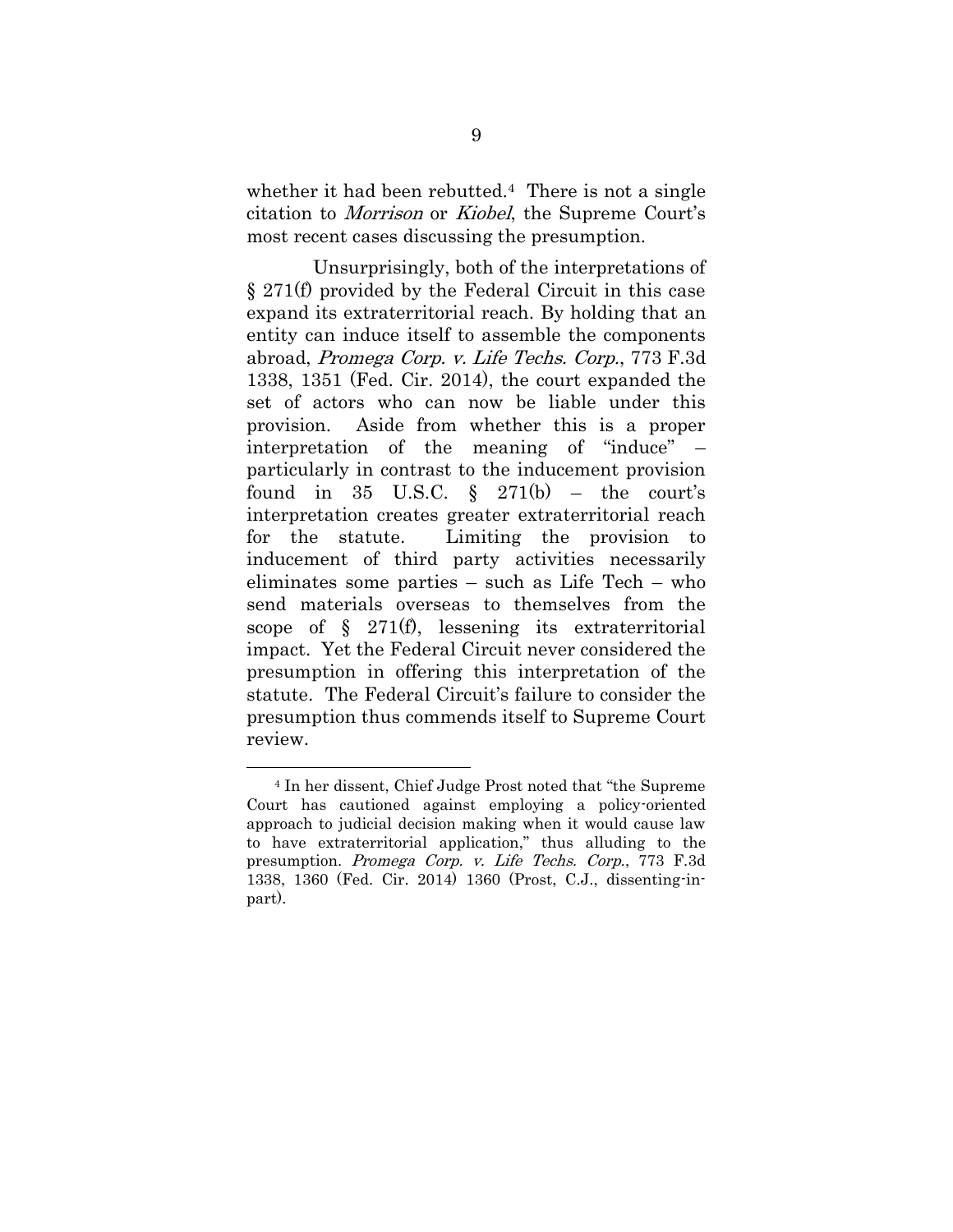Similarly, the Federal Circuit's interpretation of "all or a substantial portion of the components of a patented invention" to include a *single* component, see Promega, 773 F.3d at 1353, dramatically expands the extraterritorial reach of  $\S 271(f)$ . As the provision most directly related to *Deepsouth*, it is clear that  $\S 271(f)$  is meant to deal with multiple components being shipped abroad, and the "substantial portion" was to combat potential gaming of the statutory regime by sending nearly all of the components. In that context, the extraterritorial scope is fairly circumscribed and limited to address the situation in Deepsouth. The Federal Circuit's interpretation disrupts such proportionality.

Moreover, the court's interpretation renders  $§ 271(f)(2)$  superfluous. That provision explicitly addresses the exportation of a single component that is to be combined abroad in a device that would be infringing if in the United States. Importantly, Congress recognized the potential broad scope of such a provision and carefully limited it to components that have no substantial non-infringing use. Section  $271(f)(1)$  in contrast has no such safe harbor. As such, the Federal Circuit's interpretation not only swallows  $\S 271(f)(2)$  but also removes its important limitations. The court again interpreted this statute in an expansive way without reference to the presumption against extraterritoriality.

The result of both of these interpretations is to create broader extraterritorial reach for  $\S 271(f)(1)$ . The Federal Circuit's failure to mention, let alone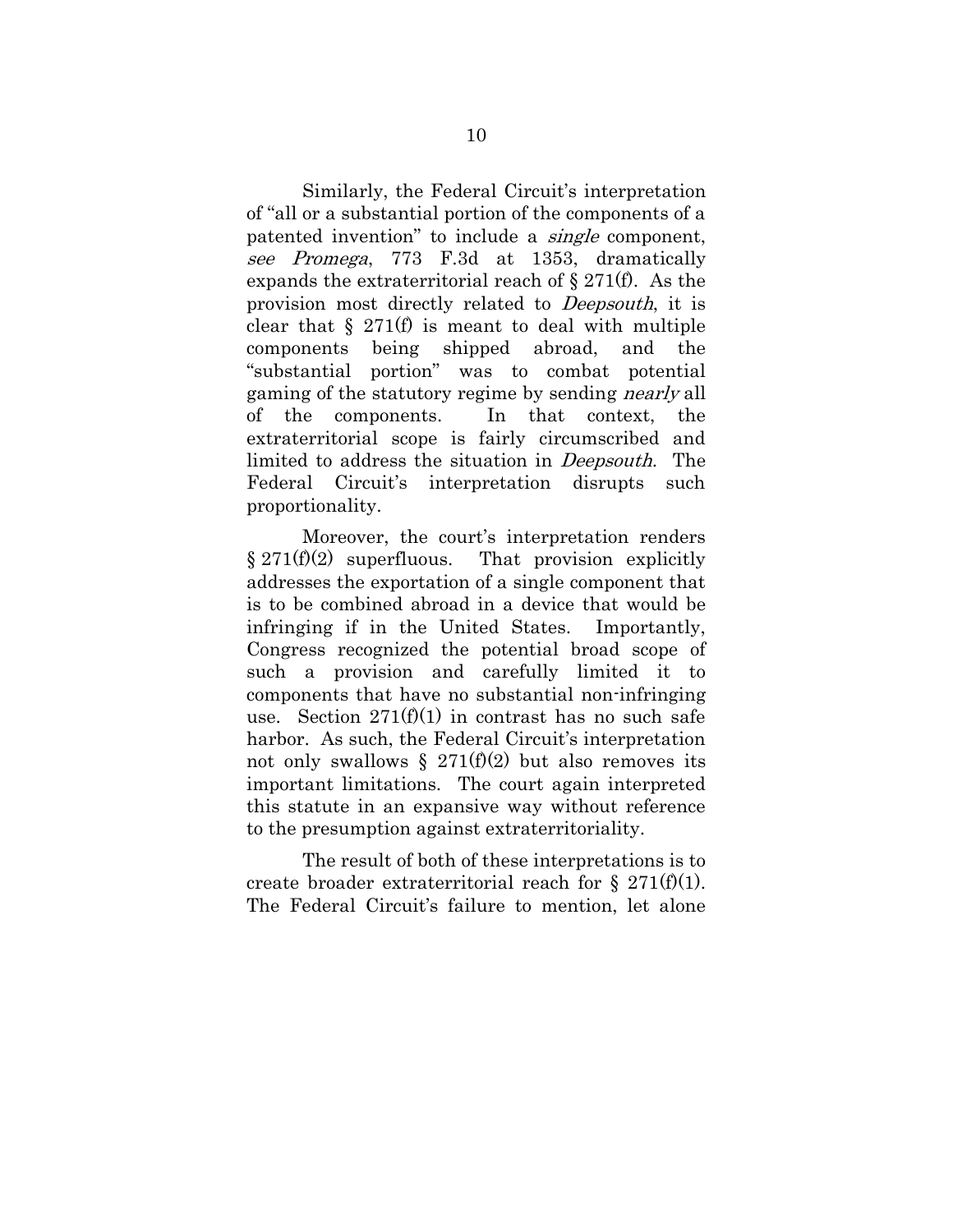engage with, the presumption against extraterritoriality merits review in this case, particularly given the Federal Circuit's penchant for failing to give the presumption appropriate weight.